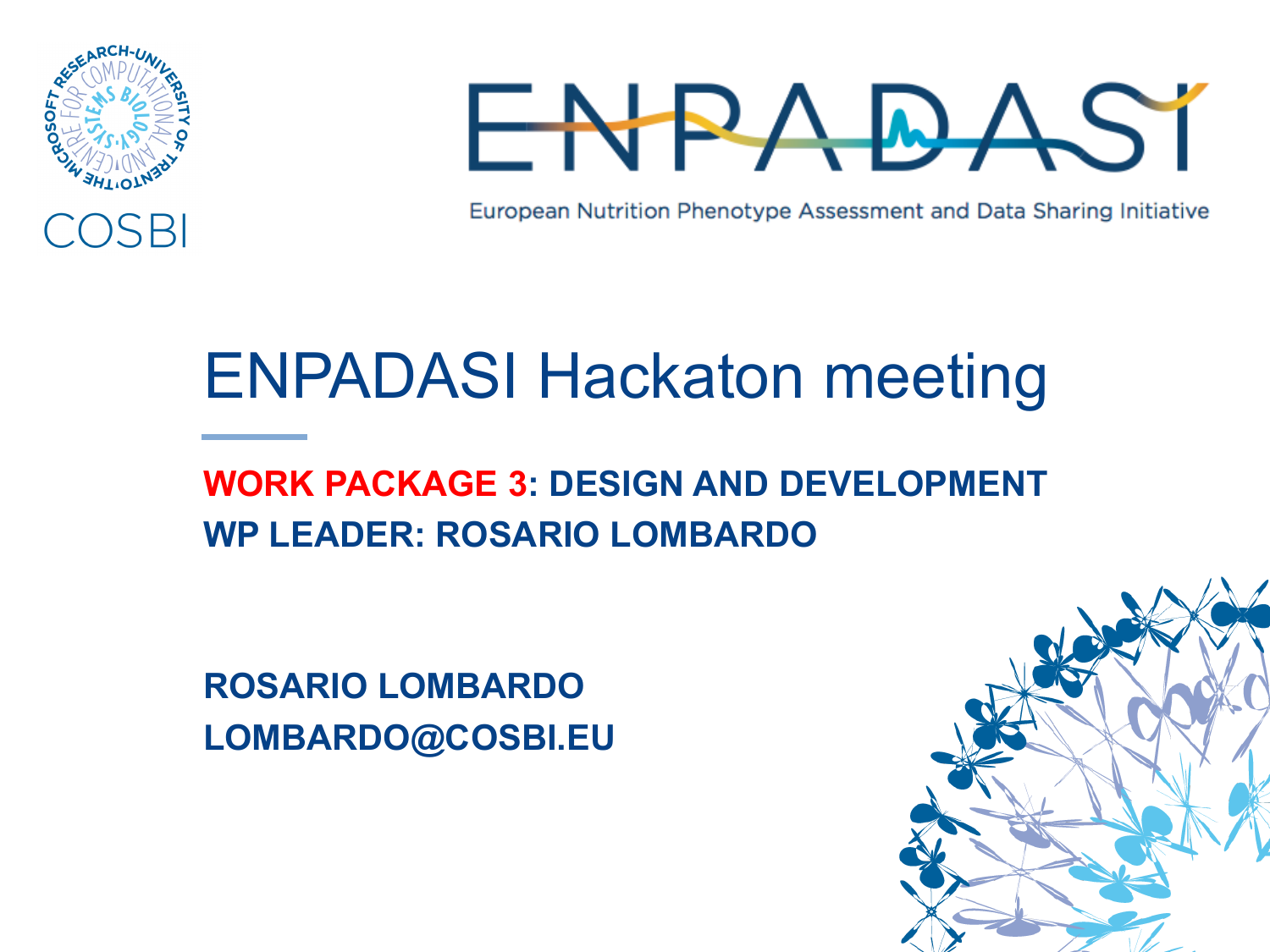## DISCUSSION POINTS

- Technical analysis of R OPAL package in order to prepare a PhenotypeDB implementation able to respond to DataShield as OPAL does (lead developer: Ferry)
- DASH-IN Integration of metadata from PhenotypeDB and MICA
	- ENPADASI R package that is able to fetch MICA metadata through its REST API and from Phenotype DB to be merged and used as needed (specifications needed, lead developer: Ferry)
	- Harmonization of metadata can be improved using Ontology IDs: investigate whether it is possible to create custom Metadata fields in MICA to store the very same PhenotypeDB ontology terms (Niels, Ferry, Francesco)
	- User Survey UI T3.4 involved partners (in yellow who is present at the discussion)

| <b>Ghent University - Faculty of Medicine - Department of Public Health</b><br>De Henauw Stefaan (NIELS): Harmonized data in OPAL & MICA basic metadate                   | stefaan.dehenauw@ugent.be |
|---------------------------------------------------------------------------------------------------------------------------------------------------------------------------|---------------------------|
| The Microsoft Research - University of Trento Centre for Computational and Systems Biology<br>Rosario Lombardo: Online user survey system                                 | lombardo@cosbi.eu         |
| Bio-Competence Centre of Healthy Dairy Products (BioCC)<br><b>Andre Veskioj:</b> Andre Veskioj:                                                                           | aveskioja@gmail.com       |
| National Institute for Health Development (NIHD) - Department of Surveillance and Evaluation<br>Eha Nurk (ANU/MARITE): Phenotype DB with screenshots from Miriam's Videos | eha.nurk@tai.ee           |
| University of Copenhagen - Dept. Nutrition, Exercise and Sports<br>Lars Ove Dragsted (FINN): OPAL                                                                         | dra@nexs.ku.dk            |
| CIBER OBN - Instituto de Salud Carlos III<br>Dolores Corella:                                                                                                             | Dolores.corella@uv.es     |
| Technische Universität München - Molecular Nutrition Unit:<br>Kurt Gedrich:                                                                                               | KGedrich@tum.de           |